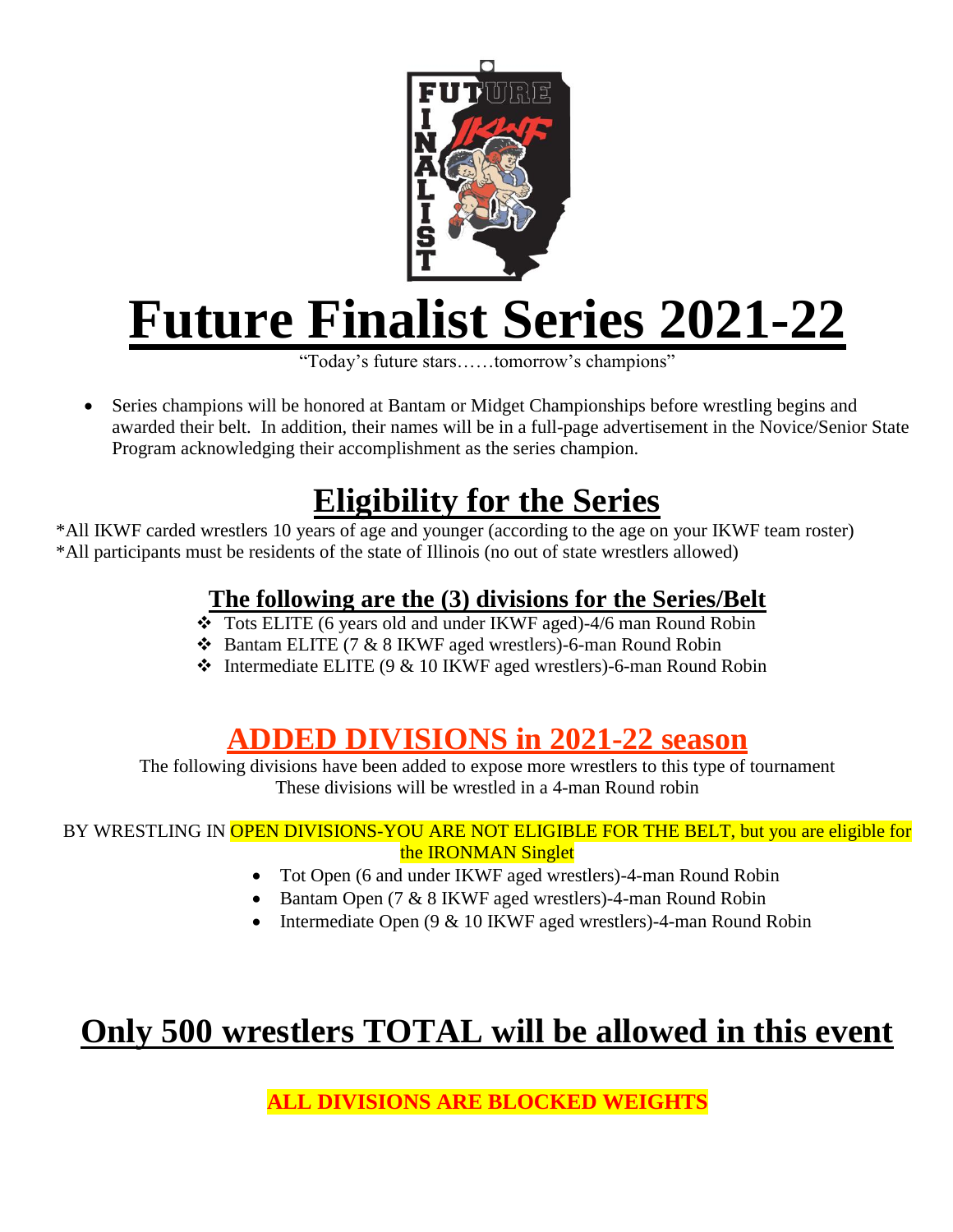### **The Series for the Belt**

The series is made up of  $(4)$  Events but you must wrestle in  $(3)$  of them. (2) Events are required and you must wrestle in at least (1) of the (2) optional Events. You can wrestler in all (4) and use your highest finish in either the Winter Nationals or the Kids Open (but not both/either one or the other).

#### **1.) USA Winter Nationals (optional)**

(USA weights and age divisions)

#### **2.) Jon Davis Kids Open (optional)**

 $(6 \& 7 \& 8$  year olds Open Division Block weights)

**Wrestlers 5 years old and younger CANNOT wrestle in the Jon Davis**

(9&10-year-olds **MUST** wrestle in the Intermediate Elite Pre-Defined Weights)

**9&10-year-olds CANNOT claim points for the Future Finalist Series from the OPEN Division @ this event**

#### **3.) Future Finalist tournament (REQUIRED)**

Tots ELITE (6 years old and under IKWF aged)-4/6 man Round Robin Bantam ELITE (7 & 8 IKWF aged wrestlers)-6-man Round Robin Intermediate ELITE (9 & 10 IKWF aged wrestlers)-6-man Round Robin

**NOTE:** Brackets with (5) wrestlers or less will be bracketed as round robin or Best 2 out of 3 (2 man)

**AGAIN, NONE OF THE OPEN DIVISIONS AT FUTURE FINALIST ARE ELIGIBLE FOR THE BELT**

#### **4.) IKWF Regionals (REQUIRED)**

(Ages and weights according to IKWF State Series)

## **WIN THE IRONMAN SINGLET!!**

**If you go to all 4 events and WIN (Place 1st) all 4 events you will win the Big Bash Ironman**

**Singlet--EVEN if you win the "BELT"**

**This INCLUDES THE OPEN DIVISIONS**

### **Series Rules**

- All wrestlers wrestling in Future Finalist Series **MUST** participate in the Future Finalist Tournament **and** IKWF Regionals (state series) and (1) of the following the USA Winter Nationals and/or Jon Davis Kids Open. You can wrestle in BOTH but may only claim points from (1) and NOT both of the optional events.
- Those place points at Winter Nationals or the Kids Open (WHICH EVER ONE IS GREATER), along with points earned from the Future Finalist tournament and IKWF Regionals will be totaled and the TOP (4) in each division Bantam (6 & 7) and Intermediate (8 & 9) will be awarded the Future Finalists belt (award) for a total of (8) belts awarded.
- A wrestler must physically wrestle at least 1 match in each of the 4 events to be eligible for the BELT and/or the IRONMAN Singlet—AGAIN THIS INCLUDES THE OPEN DIVISIONS for the Ironman Singlet ONLY.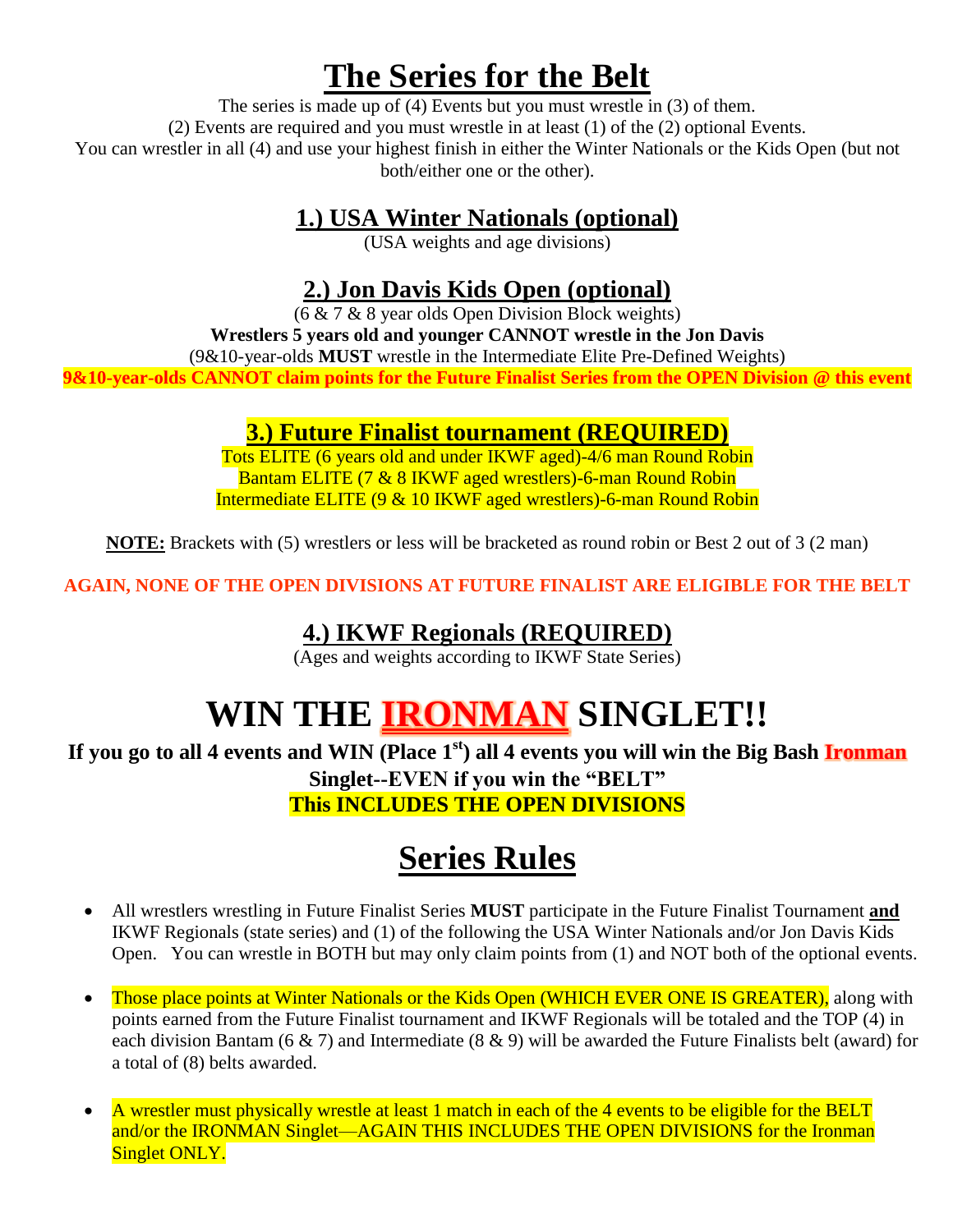### **Point Values for Series USA Wrestling Winter Nationals**

16 points for 1st place 12 points for 2nd place 9 points for 3rd place 5 points for 4th place

#### **Jon Davis Kids Open (6 & 7 & 8 Open Division)**

10 points for 1st place 7 points for 2nd place 4 points for 3rd place

#### **Jon Davis Kids Girls & Intermediate Elite Division**

13 points for 1st place 10 points for 2nd place 7 points for 3rd place 4 points for 4th place

#### **Future Finalist tournament**

20 points for 1st place 15 points for 2nd place 10 points for 3rd place 5 points for 4th place

#### **IKWF Regionals**

15 points for 1st place 10 points for 2nd place 5 points for 3rd place

#### **In the event of a series tie the following criteria will be implemented**

- 1.) Any Head to Head between the wrestlers (involved in the tie for the belt) starting on November 1
- 2.) Place at Regionals
- 3.) Place at Future Finalist tournament
- 4.) Place at Winter Nationals (if BOTH wrestlers involved in the tie are claiming this event)
- 5.) Place at Kids Open (Again- if BOTH wrestlers involved in the tie are claiming this event)
- 6.) Number of official WINS in your claimed series events-this **DOES includes BYES-forfeits and injury**

**defaults even if you did not go to the mat and get your hand raised and awarded the win)** 

- 7.) Number of Pin Falls in your claimed series events
- 8.) Number of Tech Falls in your claimed series events
- 9.) Series Director's decision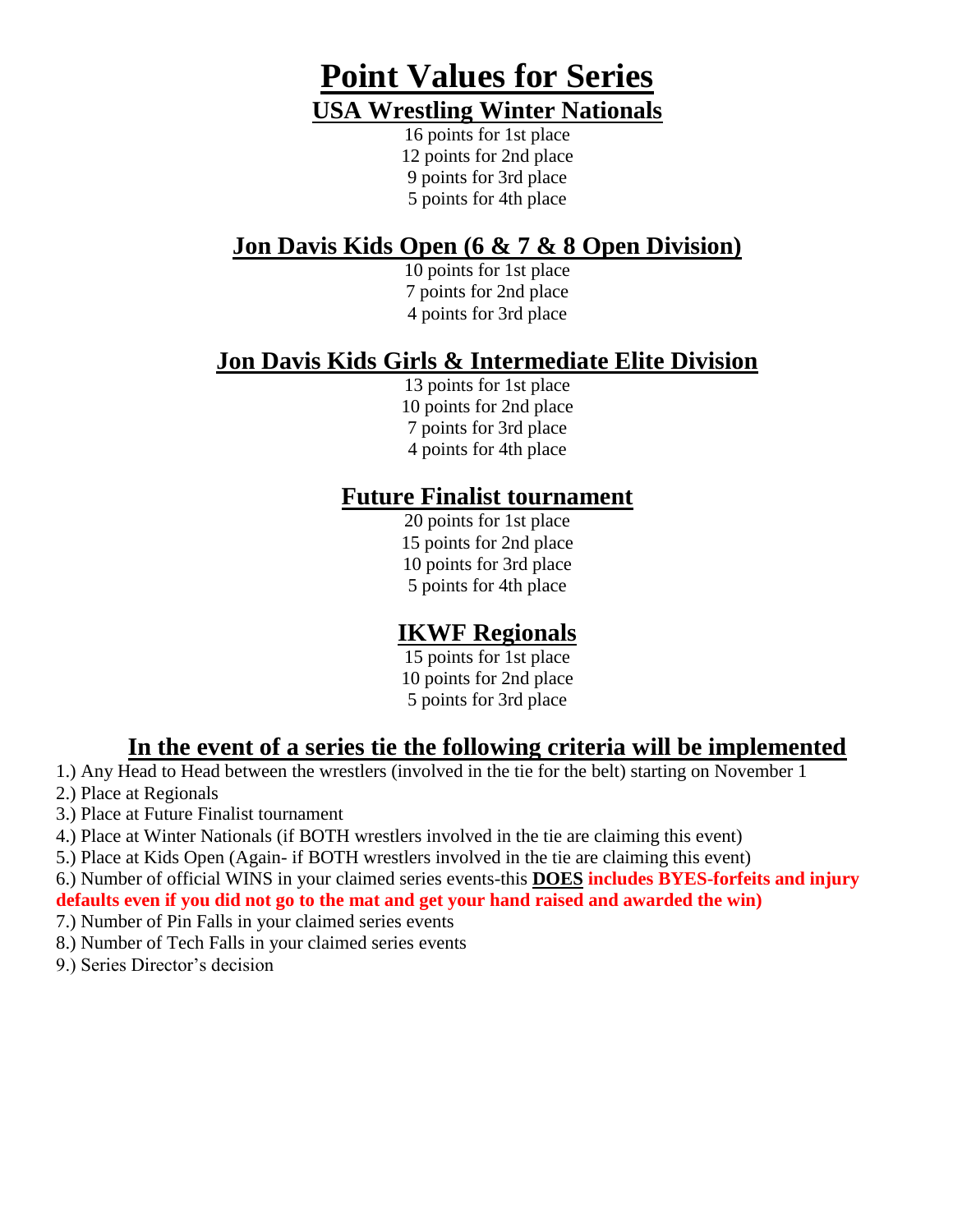

# **Future Finalist Tournament Info 2021-22**

**Hosted by the Lemont Bears WC**

**Membership:** \*Wrestlers must have a current USA Wrestling Competitor Card.

\*All IKWF carded wrestlers 10 years of age and younger (according to the age on your IKWF team roster)

\*All participants must be residents of the state of Illinois (out of state wrestlers allowed in OPEN division ONLY)

- **When:** Friday February 4, 2022 (weigh-ins) Saturday February 5, 2022 (wrestling)
- **Where:** Lemont High School 800 Porter Street Lemont, IL 60439 (Wrestling) (Fieldhouse) **Limited seating** so your own personal seating is welcome and encouraged.
- **Entry Fee:** Pre-registrations/payment/results on Track Wrestling Preregistration: \$40 Elite Division/\$35 Open Division - non-refundable. Preregistration ends Tuesday-February 1, 2022 at 11:59 pm.

Direct Link [http://www.trackwrestling.com/registration/TW\\_Register.jsp?tournamentGroupId=196828132](http://www.trackwrestling.com/registration/TW_Register.jsp?tournamentGroupId=196828132)

Late registrations and Onsite/Walk ups: \$60 (ALL DIVISIONS) - non-refundable Walk-up registrations at MAIN weigh-in location ONLY. NO walk-up registrations at satellite locations (unless approved by Tournament Director prior to January 31, 2020)

**Weigh-ins:** Friday February 4, 2020 **ONLY No weigh-ins on Saturday February 5, 2020** All wrestlers must weigh-in wearing a competition singlet. All wrestlers must pass hair, fingernail, skin condition checks prior to weigh-in. All questionable skin conditions must be reported on the IHSA Skin Condition Form and brought to weigh-ins.

| <b>Satellite</b> |                                                                                              |
|------------------|----------------------------------------------------------------------------------------------|
| <b>Weigh-ins</b> |                                                                                              |
| <b>Sites:</b>    | To be determined and announced and posted on the Pre-Registration page on Trackwrestling for |
|                  | this event                                                                                   |